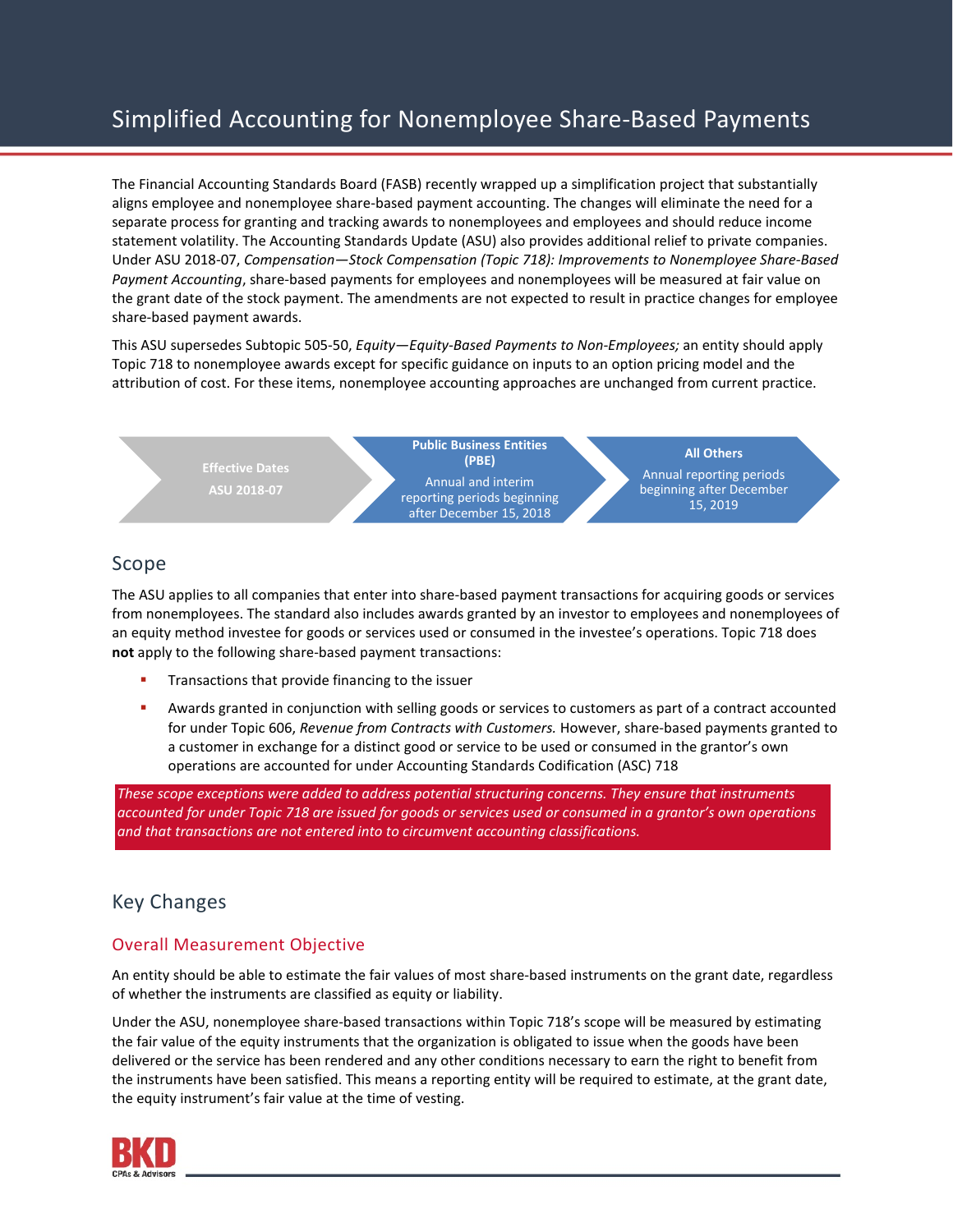Under existent standards, the general rule is to measure nonemployee share-based payment transactions at the fair value of the consideration received or the equity instrument issued, whichever is more reliably measurable. Entities either consider the cash value of goods or services received from the vendor as a reliable measure of fair value or, alternatively, objectively determine the fair value based on the cash value paid by the vendor's other customers. In practice, however, an organization's ability to estimate the **consideration's** fair value is often challenging and, hence, the guidance is changed to require measurement of the **equity instrument's** fair value.

| <b>Measurement Objective</b>                                                                                                                                                                              |                                                                                                                                                                                                    |
|-----------------------------------------------------------------------------------------------------------------------------------------------------------------------------------------------------------|----------------------------------------------------------------------------------------------------------------------------------------------------------------------------------------------------|
| <b>Current Generally Accepted Accounting Principles</b><br>(GAAP)                                                                                                                                         | ASU 2018-07                                                                                                                                                                                        |
| Nonemployee share-based payment awards are<br>measured at the fair value of the consideration<br>received or the fair value of the equity instruments<br>issued, whichever can be more reliably measured. | Consistent with the accounting for equity-classified<br>awards issued to employees, equity-classified<br>nonemployee awards within Topic 718's scope will be<br>measured at grant-date fair value. |

#### Measurement Date

Like employee awards, a grantor should measure equity-classified nonemployee share-based payment awards at the grant date.

Under existent guidance, the measurement date for equity-classified nonemployee share-based payment awards is the earlier of the date a commitment for performance by the counterparty is reached or the date at which the counterparty's performance is complete.

| <b>Measurement Date</b>                                                                                                                                                                                                                      |                                                                                                                                                                                                                                                                                                                  |  |
|----------------------------------------------------------------------------------------------------------------------------------------------------------------------------------------------------------------------------------------------|------------------------------------------------------------------------------------------------------------------------------------------------------------------------------------------------------------------------------------------------------------------------------------------------------------------|--|
| <b>Current GAAP</b>                                                                                                                                                                                                                          | ASU 2018-07                                                                                                                                                                                                                                                                                                      |  |
| The measurement date for equity-classified<br>nonemployee share-based payment awards is the<br>earlier of the date at which:<br>A commitment for performance by the<br>counterparty is reached<br>The counterparty's performance is complete | Equity-classified nonemployee share-based payment<br>awards are measured at the grant date. The definition<br>of the term grant date is amended to generally state<br>the date at which a grantor and grantee reach a<br>mutual understanding of the key terms and conditions<br>of a share-based payment award. |  |

## Performance Conditions

Nonemployee share-based payment awards with performance conditions are measured under existing standards at the lowest aggregate fair value, without considering the probability of resolving the performance condition. Consequently, those awards with even a remote chance of nonperformance could result in a lowest aggregate value of \$0.

The ASU supersedes this guidance in its entirety and replaces it with the application of the employee share-based payment transaction model in Topic 718. When a nonemployee award agreement dictates specific performance conditions, the entity will estimate at the grant date the nonemployees' probability of satisfying the performance conditions. This determination affects the period over which the grantor will recognize costs (the vesting period) and each option's fair value (exercise price or number of shares dependent on the performance condition's achievement). Entities will adjust compensation cost for changes in the probable outcome of performance conditions.

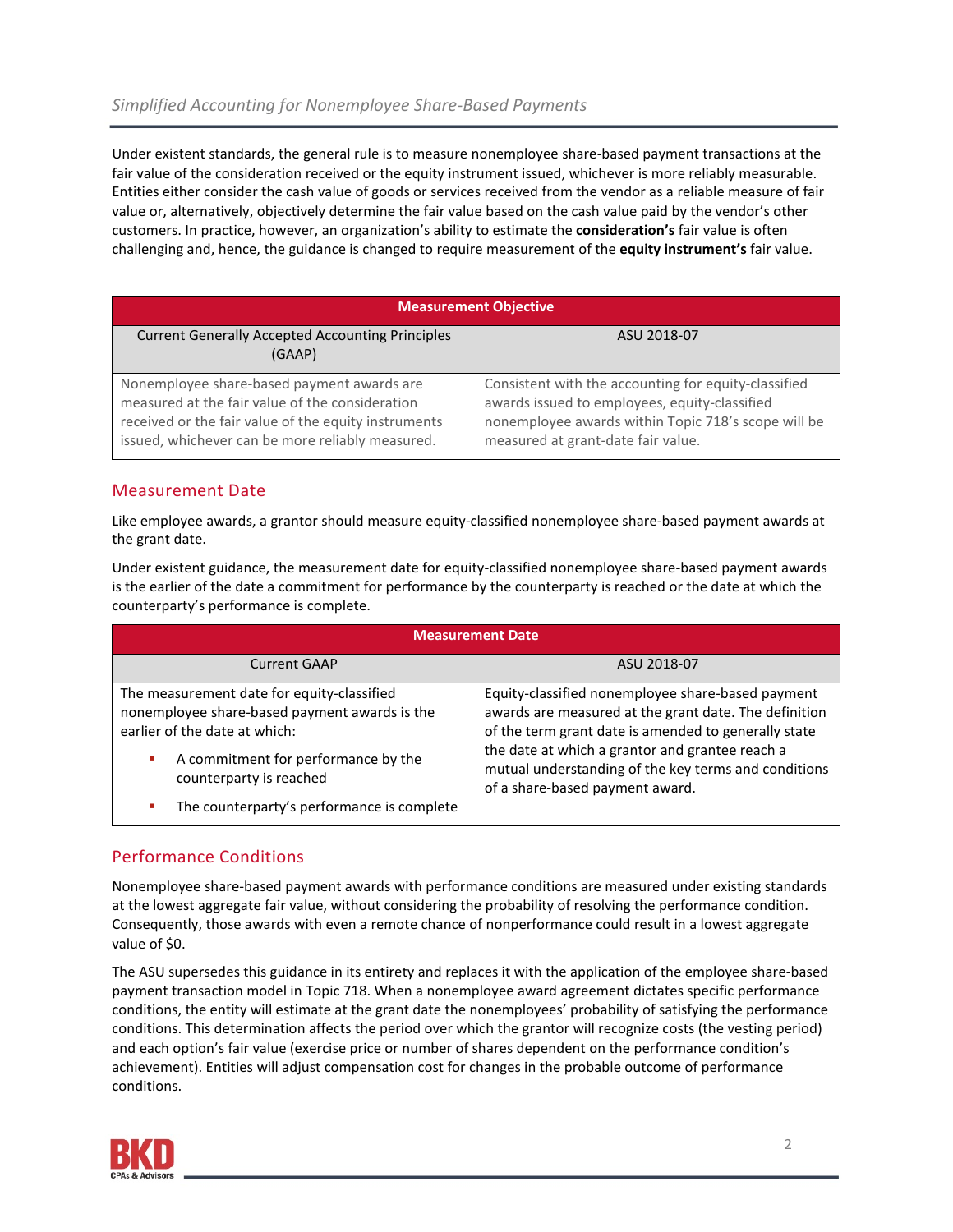| <b>Awards with Performance Conditions</b>                                                                                 |                                                                                                                                                                                                                                    |  |
|---------------------------------------------------------------------------------------------------------------------------|------------------------------------------------------------------------------------------------------------------------------------------------------------------------------------------------------------------------------------|--|
| <b>Current GAAP</b>                                                                                                       | ASU 2018-07                                                                                                                                                                                                                        |  |
| Nonemployee share-based payment awards with<br>performance conditions are measured at the lowest<br>aggregate fair value. | Consistent with the accounting for employee share-<br>based payment awards, a company considers the<br>probability of satisfying performance conditions when<br>nonemployee share-based payment awards contain<br>such conditions. |  |

### Classification Reassessment

Vested nonemployee awards would follow the Topic 718 post-vesting classification assessment requirements (liability versus equity). An entity will not reassess an equity-classified award after initial classification so long as the award is not modified after the nonemployee vests in the award—the good has been delivered, the service has been rendered, any other conditions necessary to earn the right to benefit from the instruments have been satisfied—and the nonemployee is no longer providing the entity goods or services.

Under existent guidance, an entity granting nonemployee awards will generally analyze—upon vesting of the award—the equity instrument's terms to determine whether it meets the definition of a derivative instrument and is within the scope of Topic 815, *Derivatives and Hedging*.

| <b>Classification Reassessment of Certain Equity-Classified Awards</b>                                                                                                                                                                                                                                                                                                                                                                        |                                                                                                                                                                                                                                                                                                                                                                                                                                                                                                                                                 |
|-----------------------------------------------------------------------------------------------------------------------------------------------------------------------------------------------------------------------------------------------------------------------------------------------------------------------------------------------------------------------------------------------------------------------------------------------|-------------------------------------------------------------------------------------------------------------------------------------------------------------------------------------------------------------------------------------------------------------------------------------------------------------------------------------------------------------------------------------------------------------------------------------------------------------------------------------------------------------------------------------------------|
| <b>Current GAAP</b>                                                                                                                                                                                                                                                                                                                                                                                                                           | ASU 2018-07                                                                                                                                                                                                                                                                                                                                                                                                                                                                                                                                     |
| In general, the classification of equity-classified<br>nonemployee share-based payment awards is subject<br>to other GAAP, e.g., Topic 815, Derivatives and<br>Hedging, once the good has been delivered or the<br>service has been rendered and any other conditions<br>necessary to earn the right to benefit from the<br>instruments have been satisfied. This often results in<br>the need to reassess the classification of such awards. | In general, the classification of equity-classified<br>nonemployee share-based payment awards will<br>continue to be subject to the requirements of Topic<br>718 unless modified after:<br>The good has been delivered and/or service<br>has been rendered<br>Any other conditions necessary to earn the<br>ш<br>right to benefit from the instruments have<br>been satisfied<br>The nonemployee is no longer providing<br>ш<br>goods or services<br>This eliminates the requirement to reassess<br>classification of such awards upon vesting. |

# Continued Differences in Employee & Nonemployee Share-Based Payments

While the previous accounting models are mostly converged, two areas will differ in valuing nonemployee and employee stock-based compensation. For these items, nonemployee accounting approaches are unchanged from current practice.

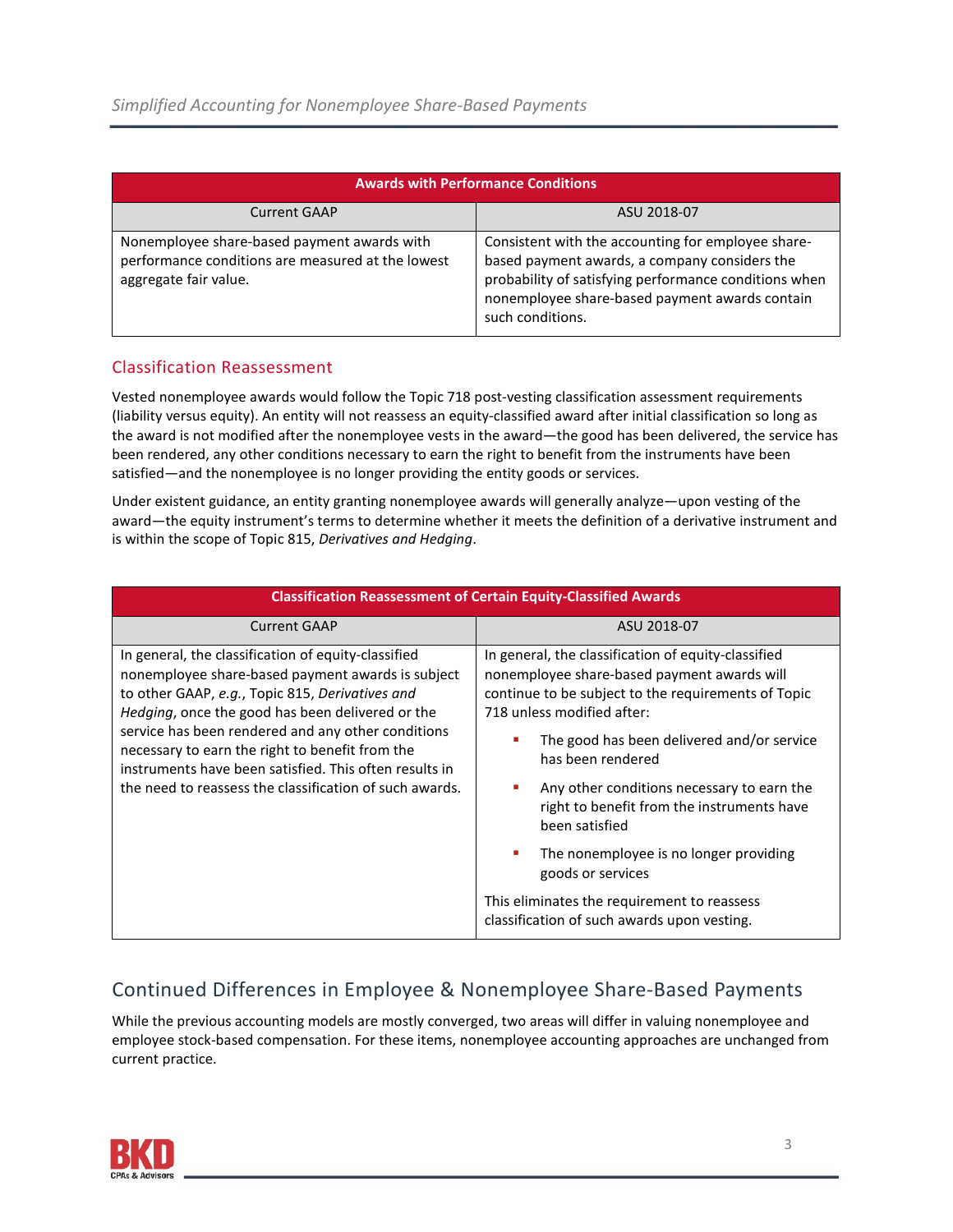#### Pricing Model Input – Expected Term

Current guidance in ASC 505-50 requires the nonemployee award's contractual term to be used in a pricing model. Under ASU 2018-07, the contractual term can be used as the expected term on an award-by-award basis. Nonpublic entities are provided additional relief (see next section).

When a nonpublic entity chooses to measure a nonemployee share-based payment award by estimating its expected term and applies the intrinsic value practical expedient, it must apply the practical expedient to all similar nonemployee awards. However, a nonpublic entity may still elect—on an award-by-award basis—to use the contractual term as the expected term.

Grantors of an employee award under ASC 718 will continue to determine the award's expected term. FASB found that because employee share options generally are nontransferable, employees often exercise their options before the end of the options' contractual term. Nonemployee options typically do not have the same restrictions on transfer after vesting. Accordingly, valuations could differ for the same award issued to a nonemployee and an employee.

#### Attribution of Compensation Cost

Attribution of compensation cost is the period over which share-based payment awards vest and the pattern of cost recognition over that period. The superseded guidance in ASC 505 was carried forward into ASU 2018-07, which requires entities to recognize compensation cost for nonemployee awards in the same period and in the same manner, *i.e.*, capitalize or expense, they would if they paid cash for the goods or services. The total amount of compensation cost recognized for share-based payment awards to nonemployees shall be based on the number of instruments for which a good has been delivered or a service has been rendered. To determine the amount of compensation cost to be recognized in each period, an entity shall make an entitywide accounting policy election for all nonemployee share-based payment awards to do either of the following:

- Estimate the number of forfeitures expected to occur. The entity shall base initial accruals of compensation cost on the estimated number of nonemployee share-based payment awards for which a good is expected to be delivered or a service is expected to be rendered. The entity shall revise that estimate if subsequent information indicates the actual number of instruments is likely to differ from previous estimates. The cumulative effect on current and prior periods of a change in the estimates shall be recognized in compensation cost in the period of the change.
- Recognize the effect of forfeitures in compensation cost when they occur. Previously recognized compensation cost for a nonemployee share-based payment award shall be reversed in the period that the award is forfeited.

The compensation cost for an award of share-based employee compensation will continue to be recognized over the requisite service period—the period during which an employee is required to provide service in exchange for an award, which often is the vesting period.

## Private Company Relief

FASB acknowledges nonpublic entities without an active market may be challenged in measuring vendor and independent contractor arrangements. Topic 718 provides the following valuation alternatives for nonpublic entities, generally defined in Topic 718 as entities whose equity securities do not trade in a public market.

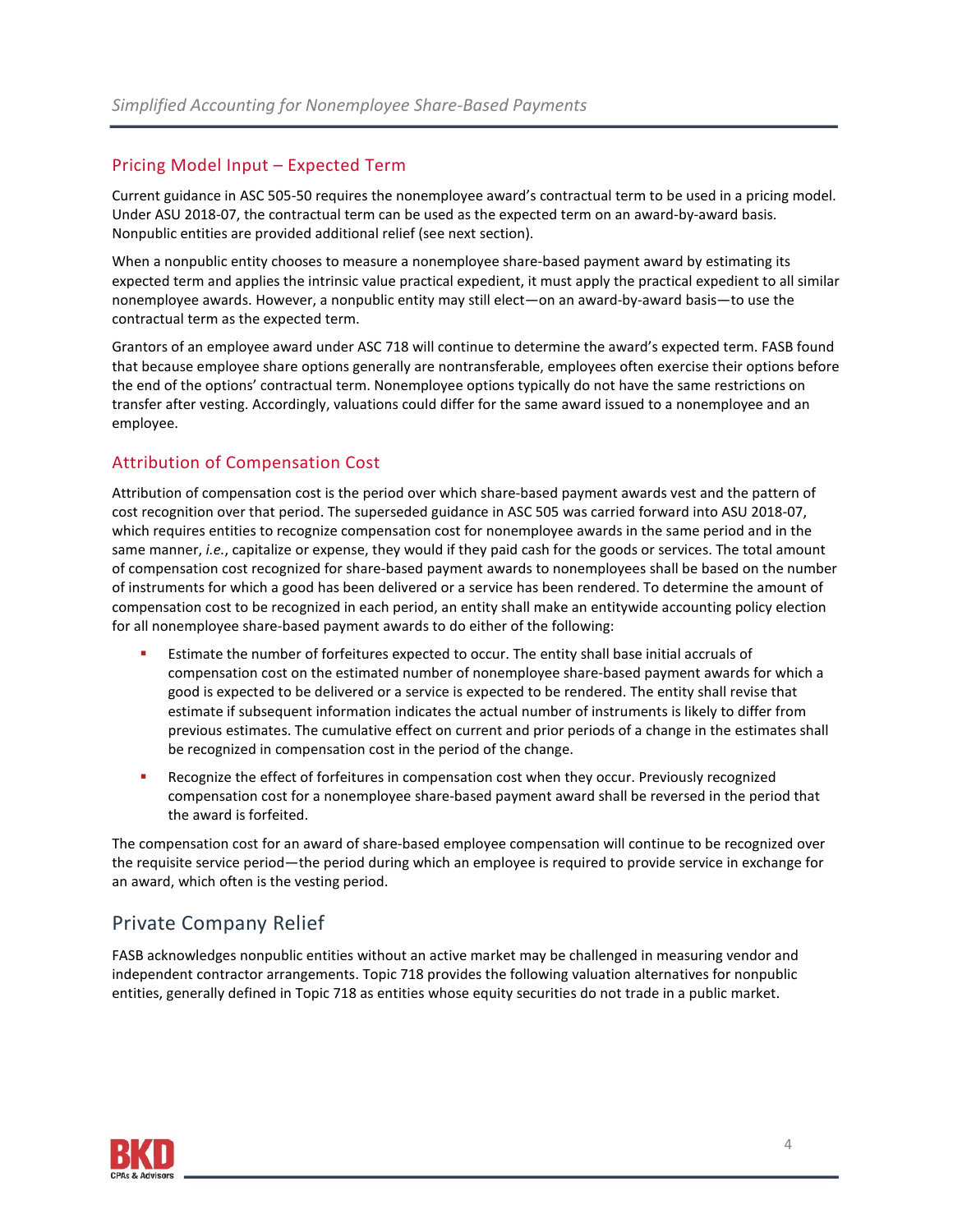#### Using Calculated Values as Expected Volatility Inputs

Valuation models are used to estimate an award's fair value when observable market prices of identical or similar share options or similar instruments are not available at the grant date. In valuation models, entities use their share prices to estimate share volatility, a required model input. Nonpublic entities may find estimating their share price volatility impractical, essentially barring them from using a valuation approach. In these circumstances, Topic 718 allows a nonpublic entity to substitute calculated values as valuation inputs for expected volatilities. Calculated values require use of the historical volatility of an appropriate industry sector index instead of the expected volatility of the nonpublic entity's share price. The same practical expedient is offered for employee share-based payment awards.

*Nonpublic entities must use the same volatility accounting policy for both employees and nonemployees sharebased transactions.*

| <b>Calculated Value</b>                                                                                                                              |                                                                                                                                                                                                                                                                                                                                             |
|------------------------------------------------------------------------------------------------------------------------------------------------------|---------------------------------------------------------------------------------------------------------------------------------------------------------------------------------------------------------------------------------------------------------------------------------------------------------------------------------------------|
| <b>Current GAAP</b>                                                                                                                                  | ASU 2018-07                                                                                                                                                                                                                                                                                                                                 |
| Inputs to the valuation of equity share options and<br>similar instruments issued to nonemployees include<br>an estimate of the expected volatility. | Historical volatility of an appropriate industry-sector<br>index is used by nonpublic entities for expected<br>volatilities as inputs to the valuation of share options<br>and similar instruments issued to nonemployees when<br>it is not practicable for the nonpublic entity to<br>simulate the expected volatility of its share price. |

#### Intrinsic Value

FASB permits private companies to make an accounting policy election to measure all liability-classified employee awards at fair value or intrinsic value. Because employee and nonemployee awards are economically similar, ASU 2018-07 extends this election to nonemployee awards.

In certain circumstances where the award terms are very complex, Topic 718 acknowledges it may not be possible for grantors to estimate an award's fair value. The ASU provides a practical expedient for nonpublic entities unable to reasonably estimate an option's grant date fair value, generally because of the award's complexity. In these situations, the private company is permitted to make a one-time policy election to switch from measuring liabilityclassified share-based payment awards at fair value to intrinsic value upon adoption of ASU 2018-07. Under the intrinsic value method, compensation cost is the excess, if any, of the stock's quoted market price at the grant date or other measurement date over the amount an employee must pay to acquire the stock.

Entities electing to measure at intrinsic value would continue to use this method for liability-classified instruments even if it subsequently concludes it is possible to reasonably estimate the instrument's fair value.

*Nonpublic entities must use the same accounting policy for both employees and nonemployees sharebased transactions.*

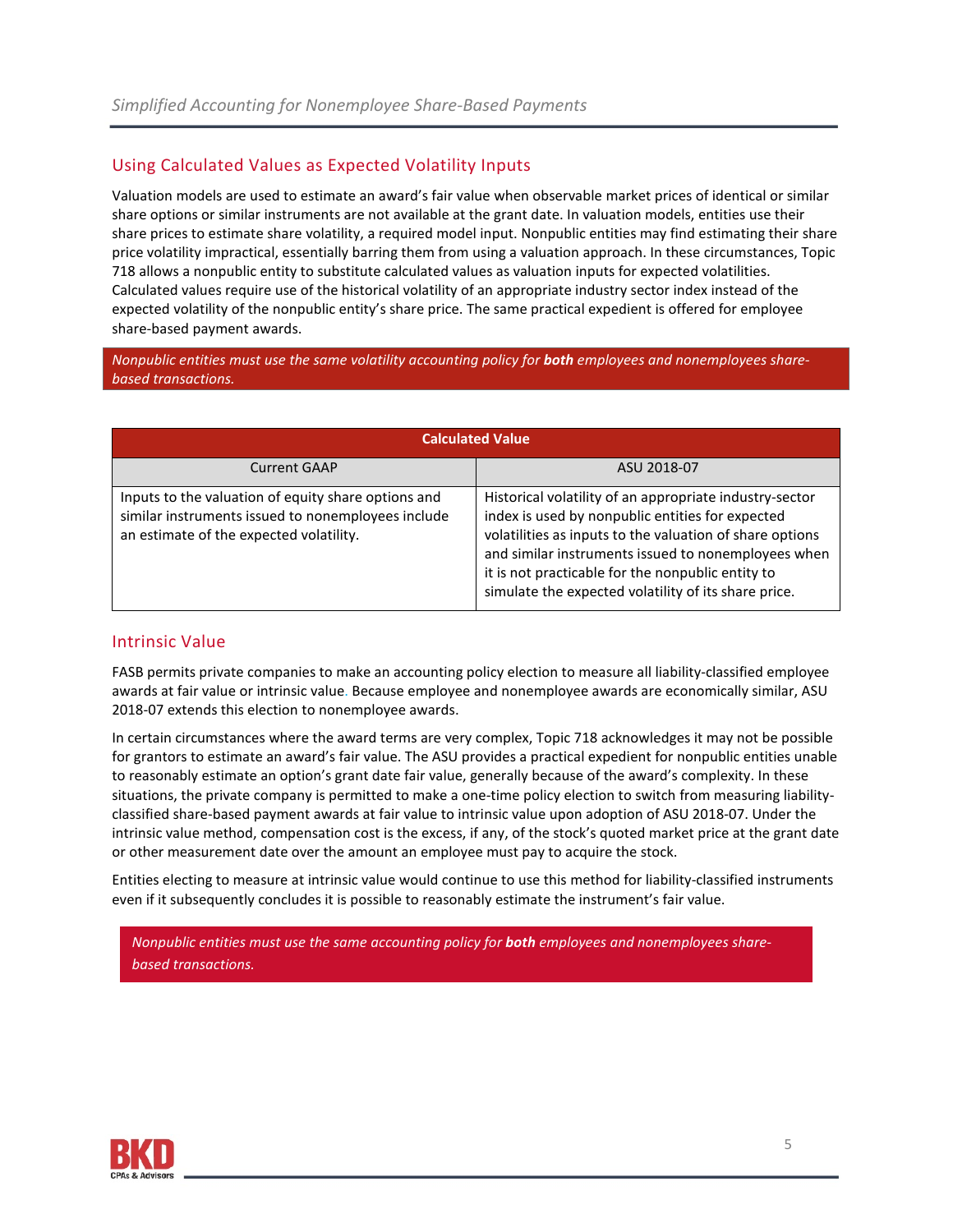*Simplified Accounting for Nonemployee Share-Based Payments*

| <b>Intrinsic Value</b>                                                                                            |                                                                                                                                                                                                                                                                                                 |  |
|-------------------------------------------------------------------------------------------------------------------|-------------------------------------------------------------------------------------------------------------------------------------------------------------------------------------------------------------------------------------------------------------------------------------------------|--|
| <b>Current GAAP</b>                                                                                               | ASU 2018-07                                                                                                                                                                                                                                                                                     |  |
| Entities are required to measure liability-classified<br>nonemployee share-based payment awards at fair<br>value. | A nonpublic entity can make a one-time election to<br>switch from measuring liability-classified nonemployee<br>share-based payment awards at fair value to intrinsic<br>value. Regardless of the election, liability-classified<br>awards would be subject to remeasurement until<br>exercise. |  |

## Expected Term

As noted above, all entities can elect on an **award-by-award** basis to use the expected term as the contractual term when estimating the fair value of a nonemployee award. In addition, the ASU expands an existing practical expedient on expected term to include nonemployee awards. If an award meets certain criteria, a nonpublic entity may make an **entitywide** accounting policy election to estimate the expected term as follows:

- If vesting is only dependent on a service condition, a nonpublic entity shall estimate the expected term as the midpoint between the employee's requisite service period or the nonemployee's vesting period and the award's contractual term
- If vesting is dependent on satisfying a performance condition, a nonpublic entity first would determine whether the performance condition is probable of being achieved:
	- If probable, the estimated expected term would be the midpoint between the employee's requisite service period or the nonemployee's vesting period and the contractual term
	- If not probable, the estimated expected term would be either:
		- o The contractual term for an implied service period
		- o The midpoint between the employee's requisite service period or the nonemployee's vesting period and the contractual term for explicit requisite service periods

Awards must meet the following conditions to be eligible for this entitywide practical expedient:

- The award is granted at the money
- The grantee only has a limited time to exercise the award—typically 30 to 90 days—if the grantee no longer provides goods or terminates service after vesting
- **The grantee can only exercise the award—it cannot be sold or hedged**
- **The award does not include a market condition**

If elected, a nonpublic entity must apply the practical expedient for **all** nonemployee awards that have all the characteristics noted above. However, a nonpublic entity may still elect—on an award-by-award basis—to use the contractual term as the expected term to estimate an award's fair value on grant date.

## Disclosures

Under current GAAP, entities are required to separately disclose information related to share-based payment transactions to the extent the disclosures are important to understanding the transactions' effects on the financial statements. FASB decided not to add separate disclosures specific to nonemployee share-based payment transactions. Instead, an entity will need to consider whether providing separate information about nonemployee share-based payment transactions is required to achieve reporting objectives. In general, when differences in the characteristics of the awards make separate disclosure important to understanding the entity's use of share-based